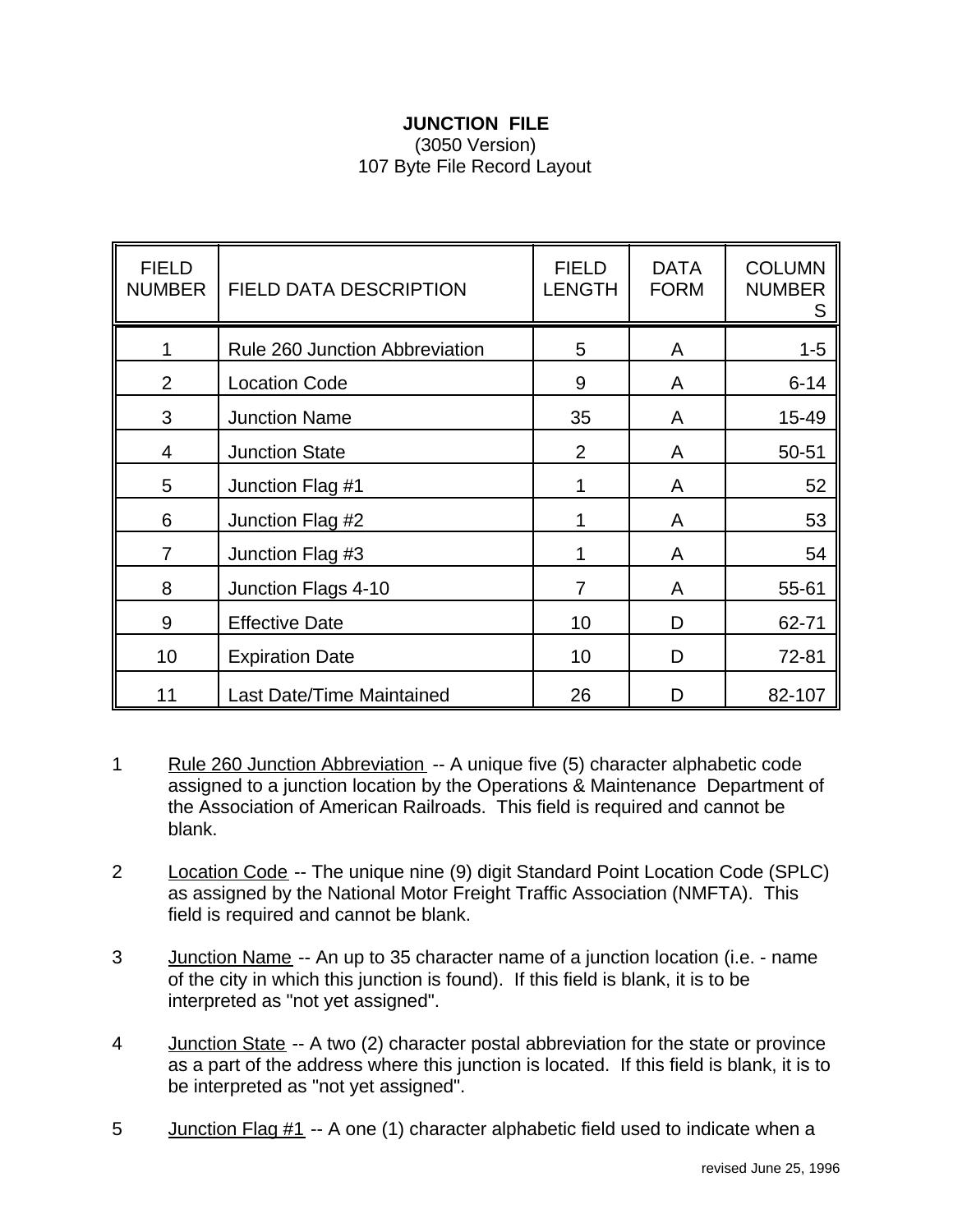junction is a "Truck" type. The only acceptable entry in this field is a "T" for "Truck". If this field is blank, it is to be interpreted as "Non-Truck".

- 6 Junction Flag #2 -- A one (1) character alphabetic field used to indicate when a junction is a "Rail" type. The only acceptable entry in this field is a "R" for "Rail". If this field is blank, it is to be interpreted as "Non-Rail".
- 7 Junction Flag  $\# 3$ -- A one (1) character alphabetic field used to indicate when a junction is a "Both Truck & Rail" type. The only acceptable entry in this field is a "B" for "Both Truck & Rail". If this field is blank, it is to be interpreted as "Not Both Truck & Rail".
- 8 Junction Flags 4-10 -- Seven (7) one (1) character alphabetic fields reserved for future use. At the present time, these fields will be blank.
- 9 Effective Date -- A ten (10) character representation of the date that the data in this Junction record is in effect in the format CCYY-MM-DD. This field is required and cannot be left blank.
- 10 Expiration Date -- A ten (10) character representation of the date that the data in this Junction record is to expire in the format CCYY-MM-DD. If blank, assume that the Junction is currently effective.
- 11 Last Date/Time Maintained -- A twenty-six (26) character date and time stamp indicating when the update was applied to the central site IRF MARK system. This field cannot be left blank.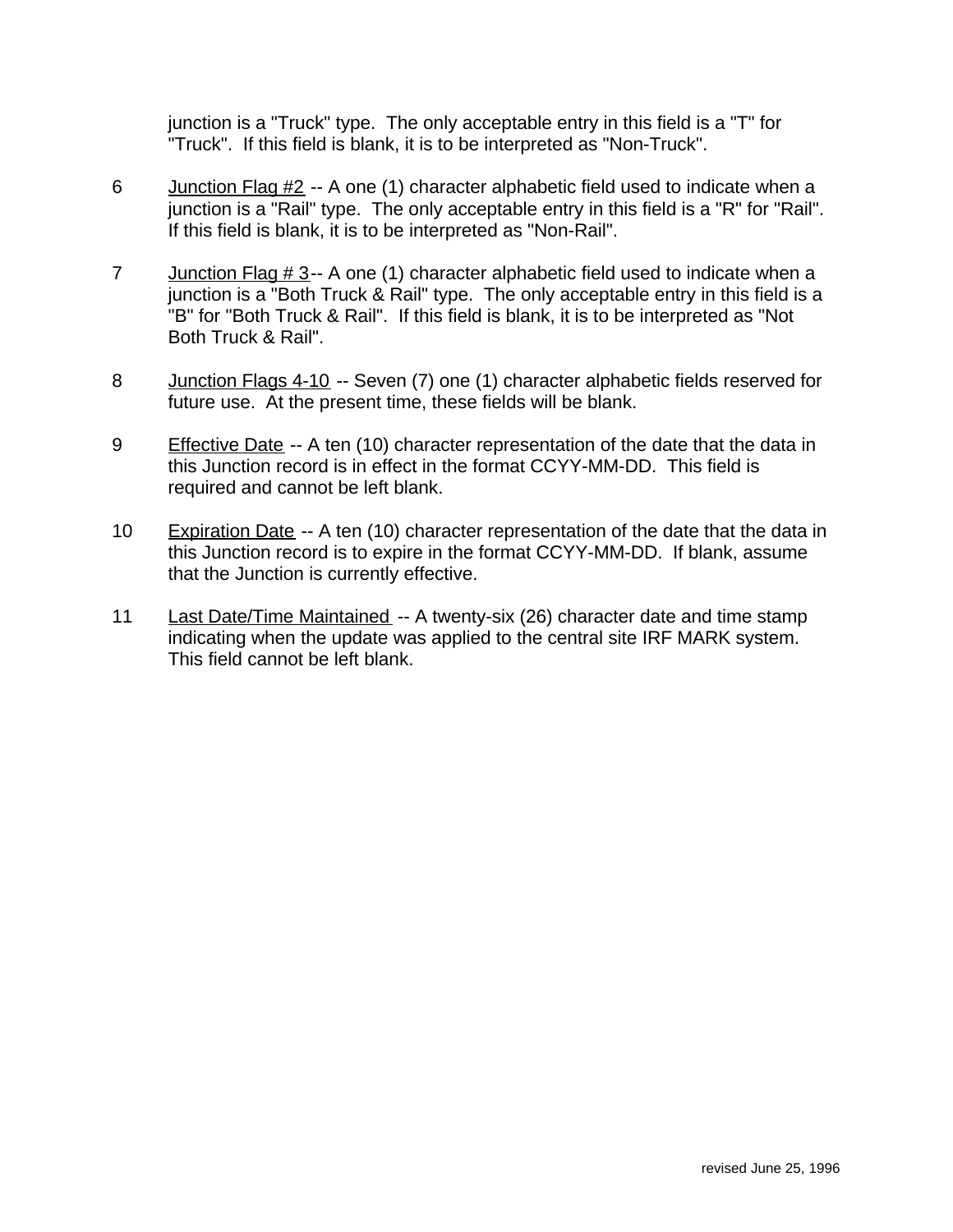## **JUNCTION INTERCHANGE FILE**

(3050 Version) 100 Byte File Record Layout

| <b>FIELD</b><br><b>NUMBER</b> | <b>FIELD DATA DESCRIPTION</b>    | <b>FIELD</b><br><b>LENGTH</b> | <b>DATA</b><br><b>FORM</b> | <b>COLUMN</b><br><b>NUMBER</b><br>S |
|-------------------------------|----------------------------------|-------------------------------|----------------------------|-------------------------------------|
|                               | Rule 260 Junction Abbreviation   | 5                             | A                          | $1 - 5$                             |
| $\overline{2}$                | Carrier Identifier #1            | 4                             | A                          | $6-9$                               |
| 3                             | Station Identifier #1            | 5                             | A                          | $10 - 14$                           |
| 4                             | Carrier Identifier #2            | 4                             | A                          | $15 - 18$                           |
| 5                             | Station Identifier #2            | 5                             | A                          | 19-23                               |
| 6                             | <b>Effective Date</b>            | 10                            | D                          | 24-33                               |
| $\overline{7}$                | <b>Expiration Date</b>           | 10                            | D                          | 34-43                               |
| 8                             | Interchange Type Code            | 1                             | A                          | 44                                  |
| 9                             | <b>Reporting Carrier #1</b>      | 4                             | A                          | 45-48                               |
| 10                            | <b>Reporting Carrier #2</b>      | 4                             | A                          | 49-52                               |
| 11                            | <b>Last Date Maintained</b>      | 26                            | A                          | 53-78                               |
| 12                            | <b>TRAIN II Delivery Code</b>    | 1                             | A                          | 79                                  |
| 13                            | <b>TRAIN II Inhibit Code</b>     | 1                             | A                          | 80                                  |
|                               | <b>Filler Area for Expansion</b> |                               |                            | 81-100                              |

1 Rule 260 Junction Abbreviation -- A unique five (5) character alphabetic code assigned to a junction location by the Operations & Maintenance Department of the Association of American Railroads. This field is required and cannot be blank.

2 Carrier Identifier # 1 -- A four (4) character Standard Carrier Alpha Code (SCAC) assigned to one company (railroad) involved in this Interchange by the National Motor Freight Traffic Association (NMFTA). This field is required and cannot be blank.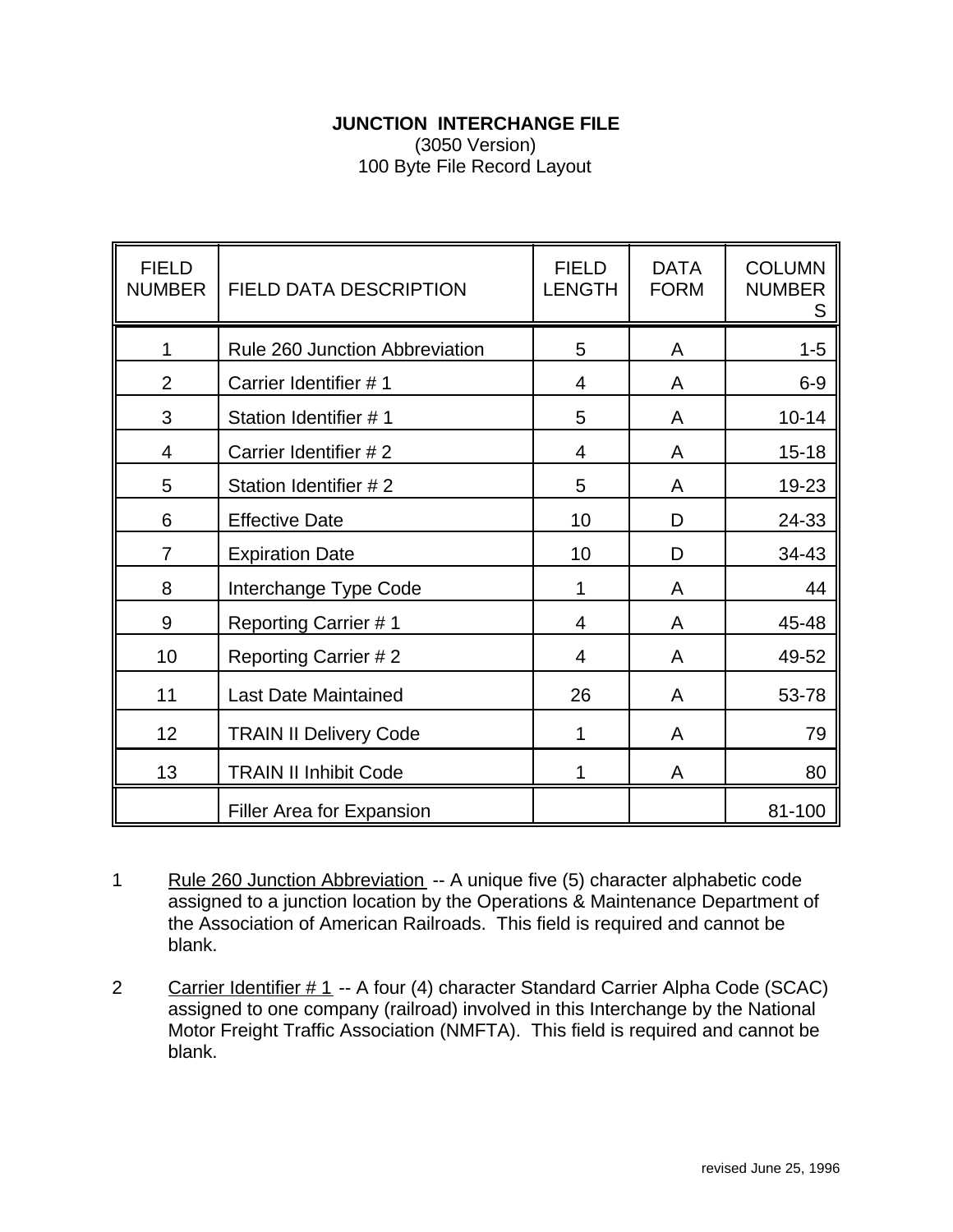- 3 Station Identifier # 1 -- A five (5) digit Freight Station Accounting Code (FSAC) assigned by Carrier Identifier #1 to uniquely identify a station as reported in the Centralized Station Master (CSM) file maintained by the Operations & Maintenance Department of the Association of American Railroads that represents the station at which this Interchange occurs. When this field is required, as per the *Summary of Interchange Types*, it cannot be left blank.
- 4. Carrier Identifier # 2 -- A four (4) character Standard Carrier Alpha Code (SCAC) assigned to one company (railroad) involved in this interchange by the National Freight Traffic Association (NMFTA). This field is required and cannot be left blank.
- 5. Station Identifier # 2 -- A five (5) digit Freight Station Accounting Code (FSAC) assigned by Carrier Identifier #2 to uniquely identify a station as reported in the Centralized Station Master (CSM) file maintained by the Operations & Maintenance Department of the Association of American Railroads that represents the station at which this Interchange occurs. When this field is required, as per the *Summary of Interchange Types*, it cannot be left blank.
- 6. Effective Date -- A ten (10) character representation of the date that the data in this Junction record is in effect in the format CCYY-MM-DD. This field is required and cannot be left blank.
- 7. Expiration Date -- A ten (10) character representation of the date that the data in this Junction record is to expire in the format CCYY-MM-DD. If blank, assume that the Junction is currently effective.
- 8. Interchange Type Code -- A one (1) character alphabetic field used to indicate the type of Interchange traffic expected. This field is required and cannot be left blank. The currently acceptable entries in this field are:
	- c Indirect Haulage Indirect Rail-to-or-from-Rail
	- I Joint Motor-Rail (Director(Revenue Only)) Joint Motor-Rail **Movements**

N Normal (Direct) - Direct Rail-to-or-from-Rail (for BOTH revenue & operating purposes)

- O Operating Only (Direct) Rail-to-or-from-Rail (for operating & NOT for revenue purposes)
- P Per Diem Relief (Direct) Rail-to-or-from-Intermodal Storage
- R Rubber (Indirect) Rail-to-or-from -Owner or Rail-to-or-from-Rail via drayman
- S Shop (Direct) Rail-to-or-from-Show or TTX-to-or-from-Shop
- V Revenue Only (Direct) Rail-to-or-from-Rail (for revenue & NOT for operating purposes)
- W Water (Direct) Rail-to-or-from-Water Carrier
- 9. Reporting Carrier # 1 -- A four (4) character Standard Carrier Alpha Code (SCAC) assigned to one company (railroad) by the National Freight Traffic Association (NMFTA). This SCAC indicates the company (railroad) that is authorized by Carrier Identifier # 1 (field 2 above) to report interchanges to and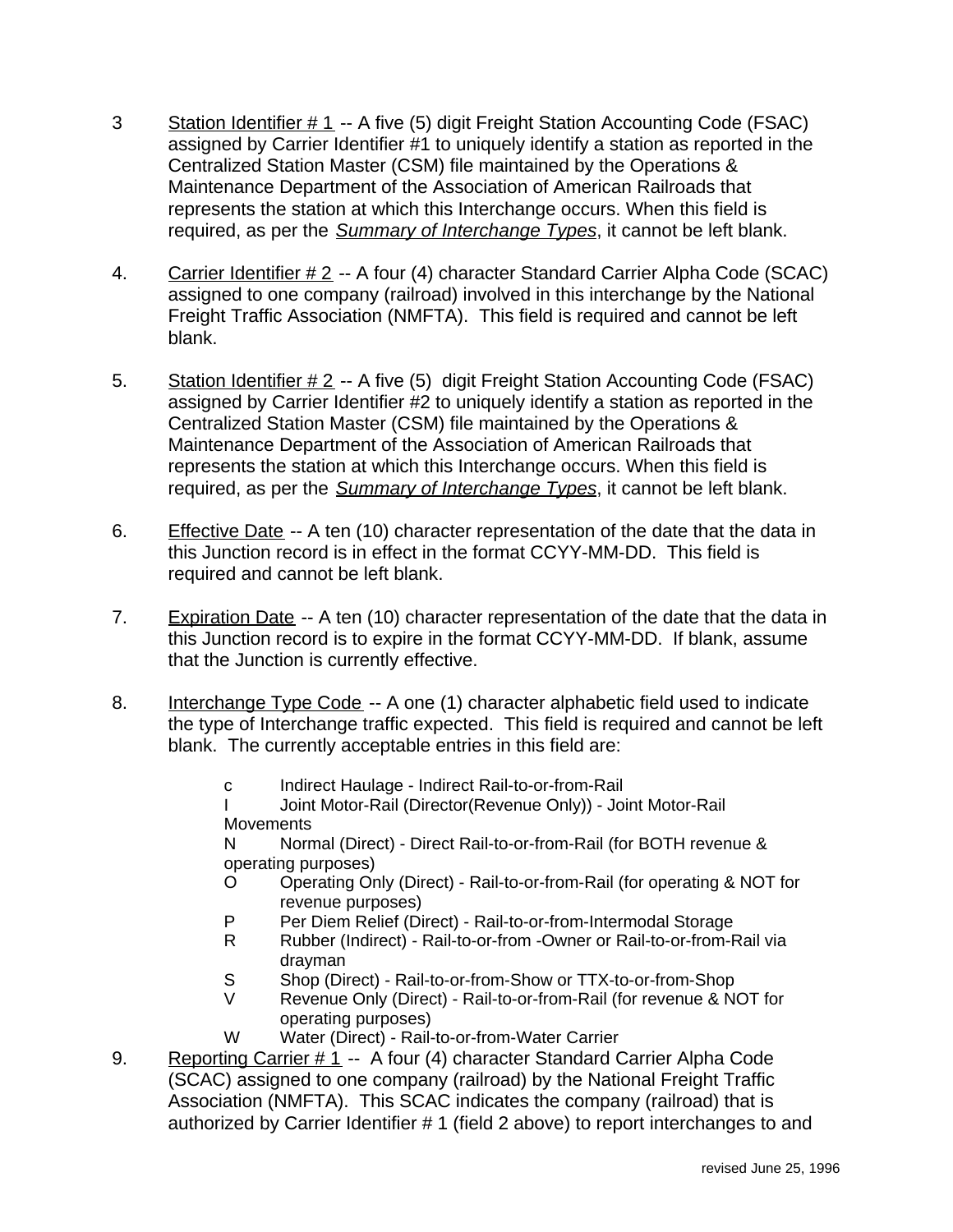receive interchange advices from the TRAIN-II system. This field is required and cannot be left blank.

- 10. Reporting Carrier # 2 -- A four (4) character Standard Carrier Alpha Code (SCAC) assigned to one company (railroad) by the National Freight Traffic Association (NMFTA). This SCAC indicates the company (railroad) that is authorized by Carrier Identifier # 2 (field 4 above) to report interchanges to and receive interchange advices from the TRAIN-II system. This field is required and cannot be left blank.
- 11 Last Date Maintained -- A twenty-six (26) character date and time stamp indicating when the update was applied to the central site IRF Junction system. This field cannot be left blank.
- 12. TRAIN II Delivery Receipt Code -- A one (1) character code that allows the registration of a junction to TRAIN II when both roads (two roads reporting) can report "Deliveries Only'. This reporting will cause junction advices to be issued as 'Data Type Code E' on Road Reports in TRAIN II system. This field may be left blank.
- 13. TRAIN II Junction Inhibit Code -- A one (1) character code which indicates that although interchanges between two roads are reported at the specified location, Junction Advices are not to be generated by the TRAIN II system.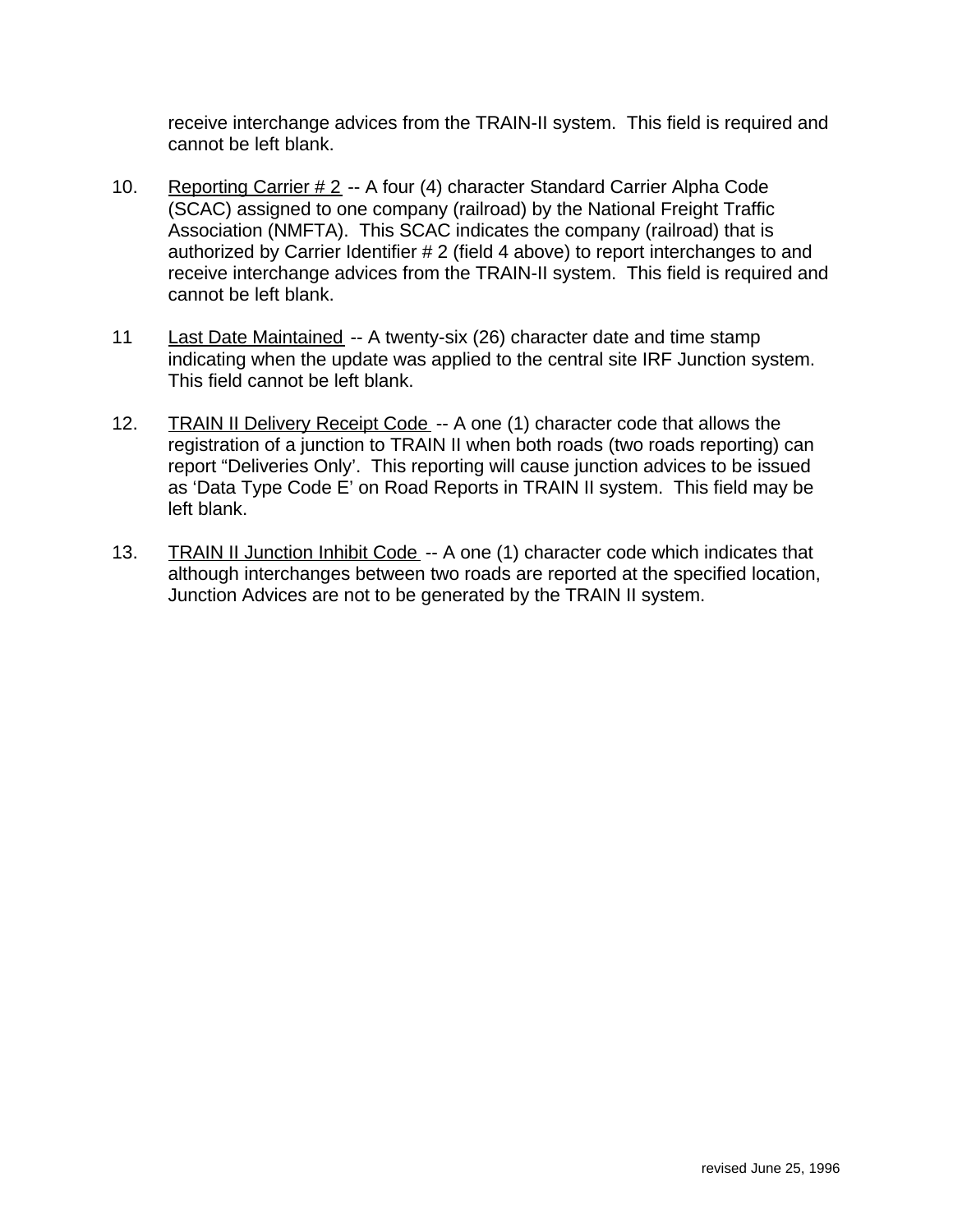## **JUNCTION SETTLEMENT FILE**

## 343 Byte File Record Layout

| <b>FIELD</b><br><b>NUMBER</b> | FIELD DATA DESCRIPTION                        | <b>FIELD</b><br><b>LENGTH</b> | <b>DATA</b><br><b>FORM</b> | <b>COLUMN</b><br><b>NUMBER</b><br>S |
|-------------------------------|-----------------------------------------------|-------------------------------|----------------------------|-------------------------------------|
|                               | Rule 260 Junction Abbreviation                | 5                             | A                          | $1 - 5$                             |
| $\overline{2}$                | Carrier Identifier #1                         | 4                             | A                          | $6-9$                               |
| 3                             | Carrier Identifier #2                         | 4                             | A                          | $10 - 13$                           |
| $\overline{4}$                | Carrier Identifier # 1 Jct Settlement<br>Role | $\overline{2}$                | A                          | $14 - 15$                           |
| 5                             | Carrier Identifier # 2 Jct Settlement<br>Role | $\overline{2}$                | A                          | $16 - 17$                           |
| 6                             | <b>Effective Date</b>                         | 10                            | D                          | 18-27                               |
| $\overline{7}$                | <b>Expiration Date</b>                        | 10                            | D                          | 28-37                               |
| 8                             | Date Last Updated                             | 10                            | D                          | 38-47                               |
| 9                             | <b>Time Last Updated</b>                      | 16                            | N                          | 48-63                               |
| 10                            | <b>Commodity Code Range From</b>              | 7                             | A                          | 64-70                               |
| 11                            | <b>Commodity Code Range To</b>                | 7                             | A                          | $71 - 77$                           |
| 12                            | <b>Additional Commodity Ranges</b>            | 266                           | A                          | 78-343                              |

1 Rule 260 Junction Abbreviation -- A unique five (5) character alphabetic code assigned to a junction location by the Operations & Maintenance Department of the Association of American Railroads. This field is required and cannot be blank.

2 Carrier Identifier # 1 -- A four (4) character Standard Carrier Alpha Code (SCAC) assigned to one company (railroad) by the National Motor Freight Traffic Association (NMFTA) and involved in this Junction Settlement agreement. This carrier is the FROM carrier in a route. This field is required and cannot be blank.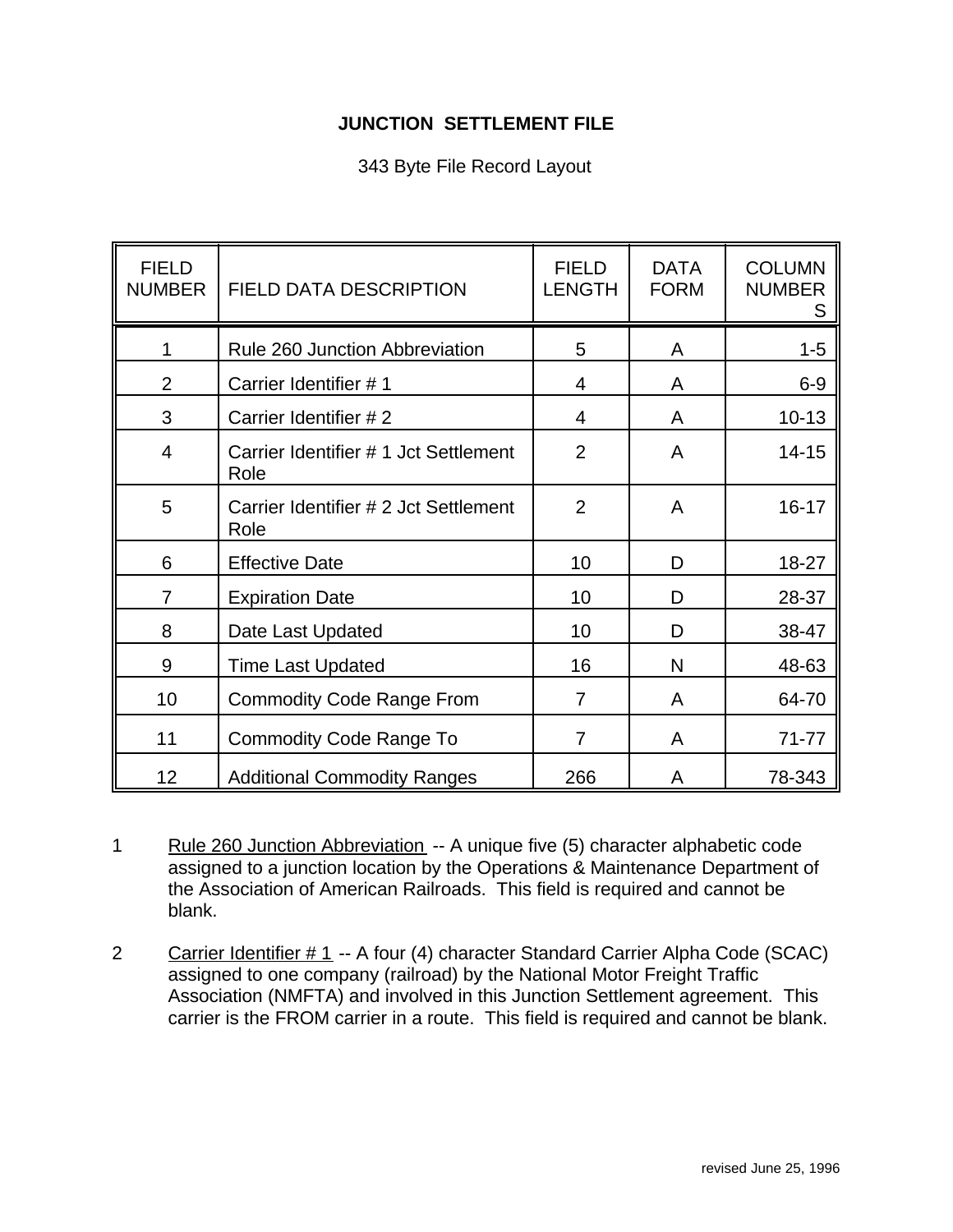- 3. Carrier Identifier # 2 -- A four (4) character Standard Carrier Alpha Code (SCAC) assigned to one company (railroad) by the National Motor Freight Traffic Association (NMFTA) and involved in this Junction Settlement agreement. This carrier is the TO carrier in a route. This field is required and cannot be blank.
- 4. Carrier # 1 Jct Settlement Role -- A two (2) character code to indicate the role being played by Carrier Identifier # 1 in the Junction Settlement arrangement. Acceptable entries are "JS" for "Junction Settlement" or "LH" for "Line Haul".
- 5. Carrier # 2 Jct Settlement Role -- A two (2) character code to indicate the role being played by Carrier Identifier # 2 in the Junction Settlement arrangement. Acceptable entries are "JS" for "Junction Settlement" or "LH" for "Line Haul".
- 6. Effective Date -- A ten (10) character representation of the date that the data in this Junction Settlement record is to expire in the format CCYY-MM-DD. This field is required and cannot be left blank.
- 7. Expiration Date -- A ten (10) character representation of the date that the data in this Junction Settlement record is in effect in the format CCYY-MM-DD. If blank, assume that the Junction Settlement agreement is currently effective.
- 8. Date Last Updated -- A ten (10) character representation of the date that the data in this Junction Settlement record was last changed in the format CCYY-MM-DD. This field is required and cannot be left blank.
- 9. Time Last Updated -- A sixteen (16) digit representation of the time that the data in this Junction Settlement record was last changed. This field is required and cannot be left blank.
- 10. Commodity Code Range From -- A seven (7) digit Standard Transportation Commodity Code (STCC) number that indicates the lowest STCC number in the range from this number to the Commodity Code Range To STCC number (next field) for which this Junction Settlement agreement is in effect. If this field is left blank, field 11 must also be left blank. Interpret a blank field as "No Commodity Restrictions are in effect for this Junction Settlement agreement".
- 11. Commodity Code Range To -- A seven (7) digit Standard Transportation Commodity Code (STCC) number that indicates the highest STCC number in the range from the Commodity Code (previous field) STCC number to this STCC number for which this Junction Settlement agreement is in effect. This field must be blank if field 10 is blank, and this field must not be blank if field 10 is not blank.
- 12. Additional Commodity Ranges -- This field is used to accommodate additional Standard Transportation Commodity Code (STCC) Ranges (see fields 10 & 11 above) for which this Junction Settlement agreement is in effect. This field provides space for nineteen (19) STCC ranges of 14 digits each (266 characters